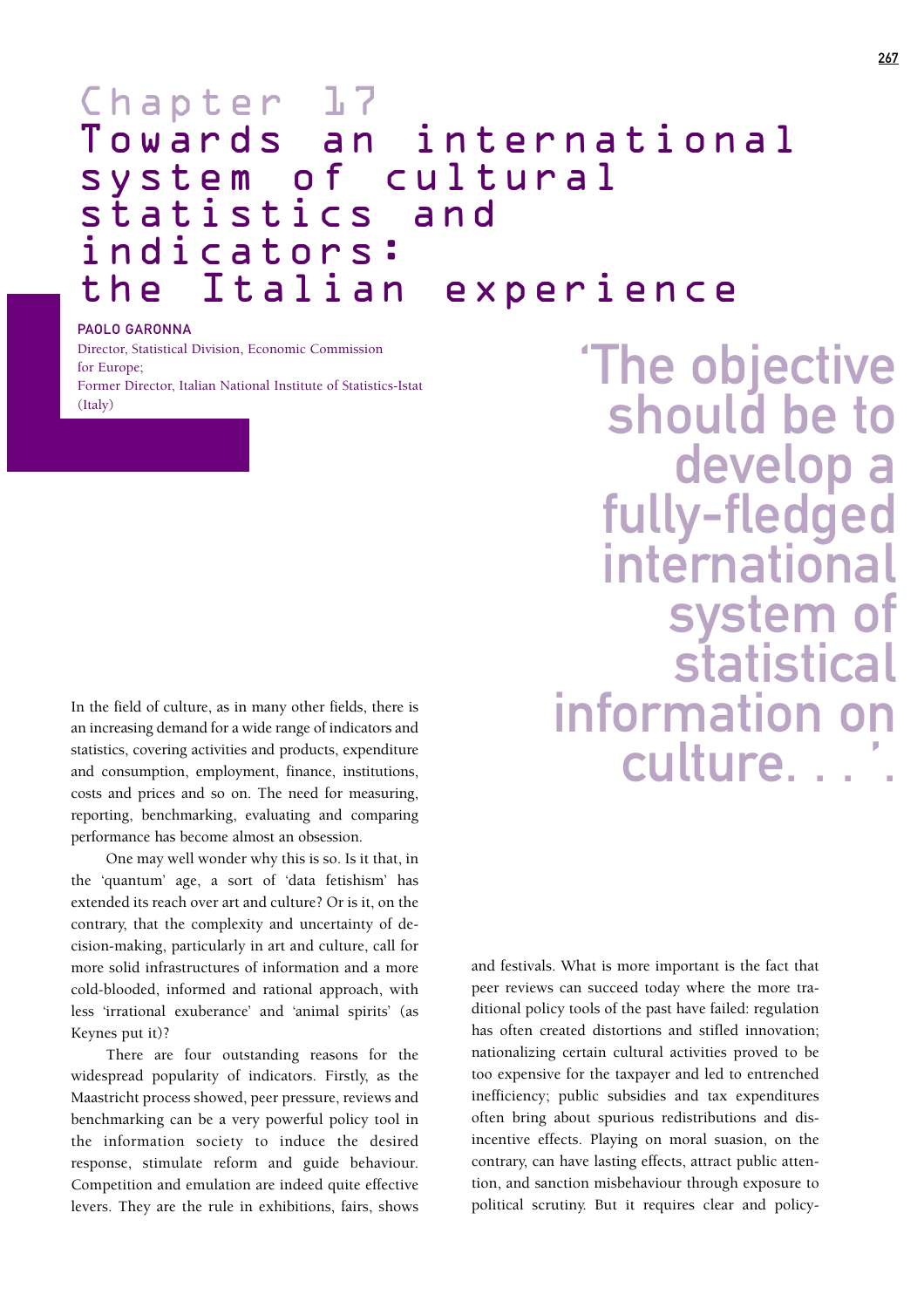relevant indicators, based on sound, comparable and credible statistics.

Secondly, if we wish to contrast under-investment in culture, more transparency is needed in both cultural markets and cultural institutions. The opacity of the markets for art and culture is a well-known phenomenon. The returns on cultural investments are notoriously unpredictable, dispersed and distant in time. The mechanisms for knowledge acquisition or transmission and value generation are still largely unexplored. It is undeniable that innate talents, extraordinary circumstances and chance play a decisive role in cultural outcomes; however, culture is increasingly seen as the result of deliberate effort, commitment, labour and institutional adjustment. Data and information are providing clues for uncovering and unveiling the black box of creativity, beauty and innovation. However, investment in culture still relies too much on acts of faith or on eccentricity, and this is something that does not reach ordinary people easily. More and better information is needed in order to manage risk, allocate resources and time efficiently, focus commitment and invest capital.

Thirdly, under-investment too is largely due to a lack of accountability of public policies for culture. The 'government failures' in the field of arts and culture are well-known, particularly so when the governments in question are national governments. Too often, boosting the national cultural identity has been accompanied by the threat of uniformity, assimilation, fragmentation and intolerance. Making governments more accountable for their actions in the field of culture and the arts is an essential precondition for greater and swifter public support for culture.

Fourthly, international dialogue is yet another crucial factor. Alongside the element of public good in culture, there is an undeniably universal element in all art and culture. Ultimately, culture belongs to humanity as a whole. Thus, exchanging and communicating cultural experiences and assets on a global scale is a fundamental ingredient of cultural progress. But any such exchange needs high-quality statistics and indicators that can be compared and contrasted on the international level.

It is clear, accordingly, that every effort should be

made to standardize statistical concepts, definitions and classifications at worldwide level. This is where the fundamental role of UNESCO and other appropriate international organizations operating in the field of culture can be clearly seen and appreciated. The objective should be to develop a fully-fledged international system of statistical information on culture so that policy performance at the local level may be understood, measured and assessed against performance in other localities, or at national level or in different regions of the globe. The international community of statisticians has been working intensively and fairly successfully for several years on this bold enterprise. Indeed considerable progress has been made in evolving a workable international system of culture statistics. Two important European initiatives should be noted.

The first is the Leadership Group on Culture Statistics of the European Union (LEG), set up by Eurostat and led by the Italian National Institute of Statistics (Istat), with the participation of the statistical bureaux and ministries of culture of many European countries. LEG has made considerable efforts, achieving significant results in: revising and updating the classification of cultural activities (NACE), taking stock of the work already done at UNESCO, disaggregating the relevant NACE headings and proposing a table of correspondence between the standard NACE and the specific classification of cultural activities, and establishing a detailed classification of cultural occupations by adapting and disaggregating ISCO'88.

But LEG's main effort has gone into promoting full exploitation of the principal existing surveys in order to get an overview and a better insight into culture, participation and supply: they are the labour force survey, the household budget survey, the multipurpose social survey, and the main enterprise and governmental sector surveys. In this way more in-depth data on cultural activities is not only collected but also linked to standard classifications, concepts, information and indicators in social statistics.

The second major initiative was the creation in 1993 of the Siena Group on Social Statistics grouping social statisticians from national statistics institutes,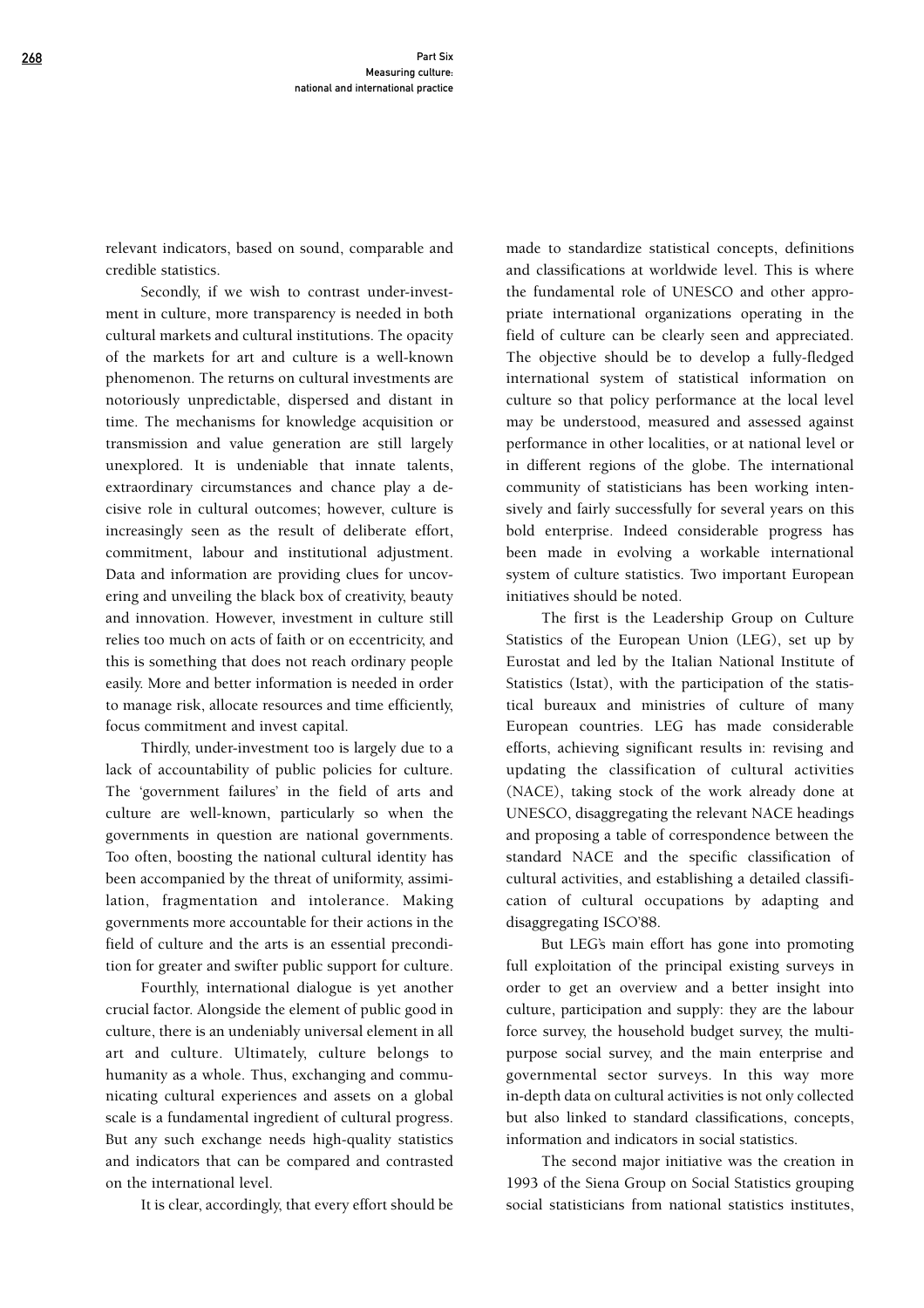experts from ministries and other agencies, academics and policy-makers. The Siena Group has done considerable work on measuring ethnicity and cultural or linguistic identity, and in particular on identifying discrimination or areas of vulnerability and cultural disadvantage. A report on the monitoring of multicultural societies was published in 1998 by the Swiss Federal Statistics Office. It deals with the different approaches to the construction of indicators for a multicultural society.

Three main challenges lie ahead in the field of cultural statistics and indicators. The first concerns the establishment of a complete system of cultural statistics and indicators that would be integrated, comprehensive and capable of linking the various sectors of the wide-ranging cultural issues and connecting them to the multiple aspects of social and economic development. This implies linking and networking many sources of data, including those of an administrative nature, and sample surveys, household and enterprise surveys, registers and population and housing censuses, while improving data capturing processing and dissemination methods and techniques.

The second challenge is of an institutional or political nature. Statistics are inherently a matter of trust. Statistical information and transparency are needed in order to generate trust and 'social capital', but, on the other hand, trust and social capital are needed in order to generate good quality statistics. There has to be trust between respondents and interviewers, between the public agency and the media, and between policy-makers and statisticians. The process therefore involves a circular relationship. Trust is particularly important in questions on culture, a field which touches people's minds, hearts, individual freedoms and collective beliefs. Public confidence in culture statistics has to be won, maintained and nurtured through a rigorous allegiance to the principles of public statistics. The role of national statistics institutes in this context is potentially very important, because in most countries – where they are based on a statistical law or some other legal and regulatory framework – they enjoy a relatively autonomous status with a long tradition of involvement in

research and confidentiality. If we require more data on cultural aptitudes and beliefs, or seek to interconnect micro-data from separate spheres (e.g. ethnicity with social conditions, employment and participation in cultural activities), or wish to link economic and social development with culture, national heritage and promotion of the arts, then we must invest seriously in public confidence on culture statistics through institutional reform and open communication.

The third challenge – the most complex and intriguing of all – concerns measurement issues. Some of the difficulties with indicators arise, not through lack of data, but rather because of conceptual inadequacy. There is now a growing awareness, not only among specialists but also in the public at large, that cultural expenditure under certain conditions is an investment in social or human capital, and that certain cultural services, produced by volunteer work or at home, should be regarded as products. They have an economic value and should be included in the national product even though they are not exchanged in the market. They are intangible, yet they count none the less like wheat and steel – or even more than these. Finally, some cultural fortunes become a negative investment: for instance, the erasure of cultural diversity or the destruction of culture by war, natural disaster or through pollution or environmental damage. Such phenomena can destroy a country's cultural capital.

Unfortunately, such theoretical concepts have not yet been incorporated into operational ones for standard statistical measurements of output, assets and welfare. Such a lag can lead to mis-measurement and contradictory policies. For instance, governments may pour money into public monopolies (railways, post offices or tanks), and thus invest in public capital, while refusing to support the arts, which are regarded as simply revenue consuming. A similar dichotomy may be observed in families investing in culture and education for their children as opposed to those which push their youngsters to work and earn money for investment in material wealth.

The 1993 System of National Accounts (SNA) has made considerable progress in the treatment of works of art, books, music and historical monuments